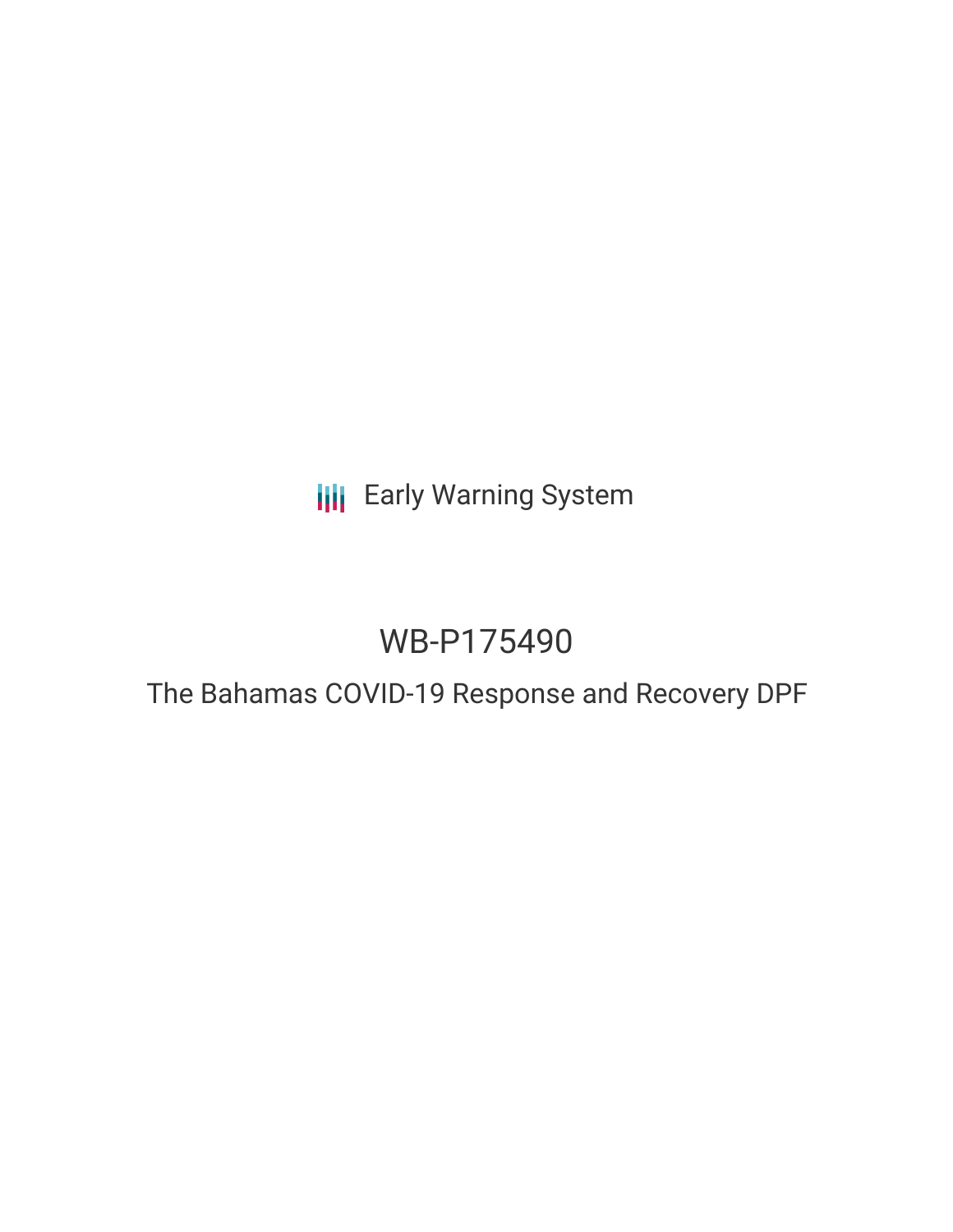

#### **Quick Facts**

| <b>Countries</b>               | Bahamas               |
|--------------------------------|-----------------------|
| <b>Financial Institutions</b>  | World Bank (WB)       |
| <b>Status</b>                  | Pipeline              |
| <b>Bank Risk Rating</b>        | B                     |
| <b>Voting Date</b>             | 2021-05-06            |
| <b>Borrower</b>                | Government of Bahamas |
| <b>Sectors</b>                 | Industry and Trade    |
| <b>Investment Amount (USD)</b> | \$100.00 million      |
| <b>Project Cost (USD)</b>      | \$100.00 million      |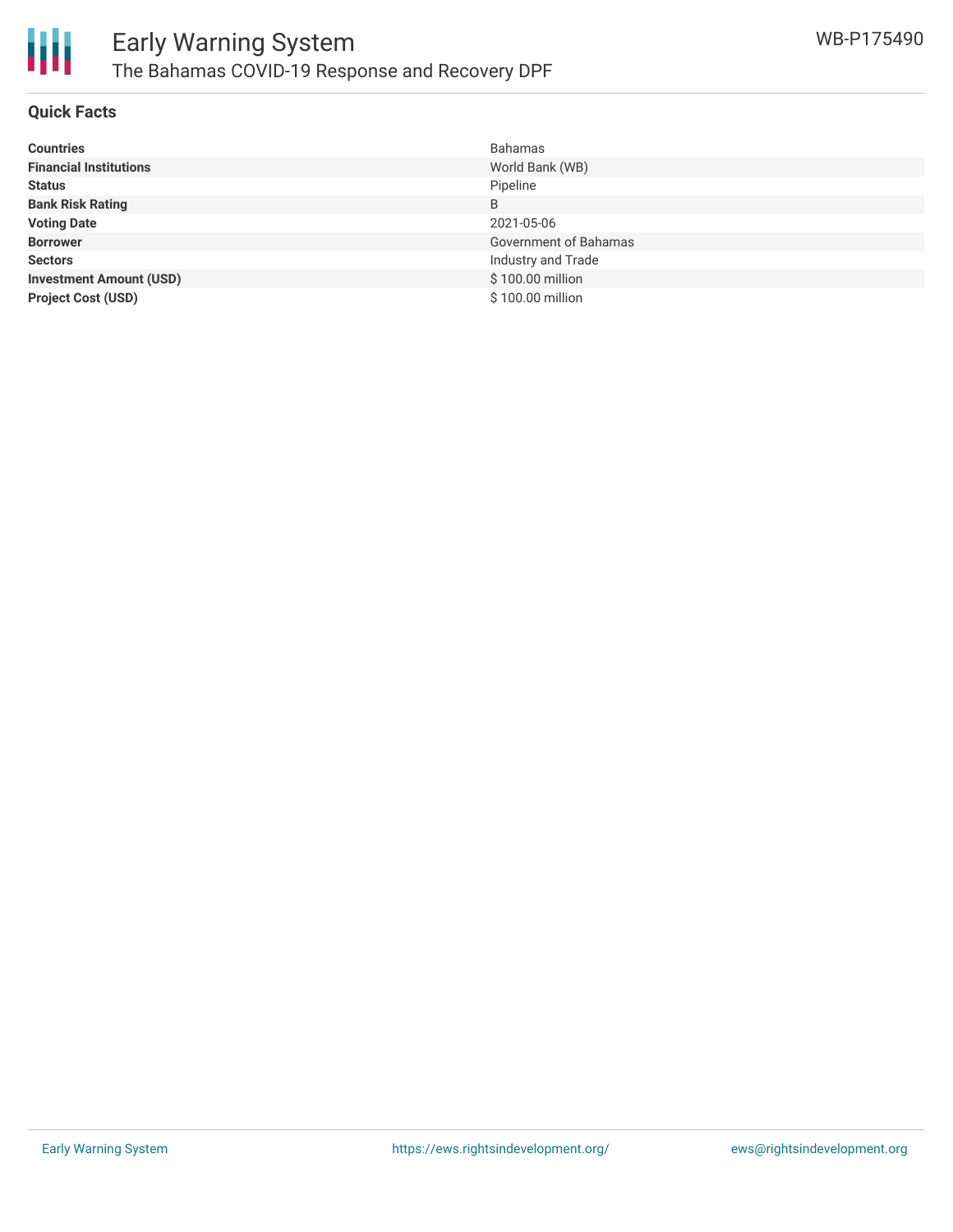



## **Project Description**

The development objective of this operation is to support COVID-19 relief and lay the foundation for resilient economic recovery in The Bahamas.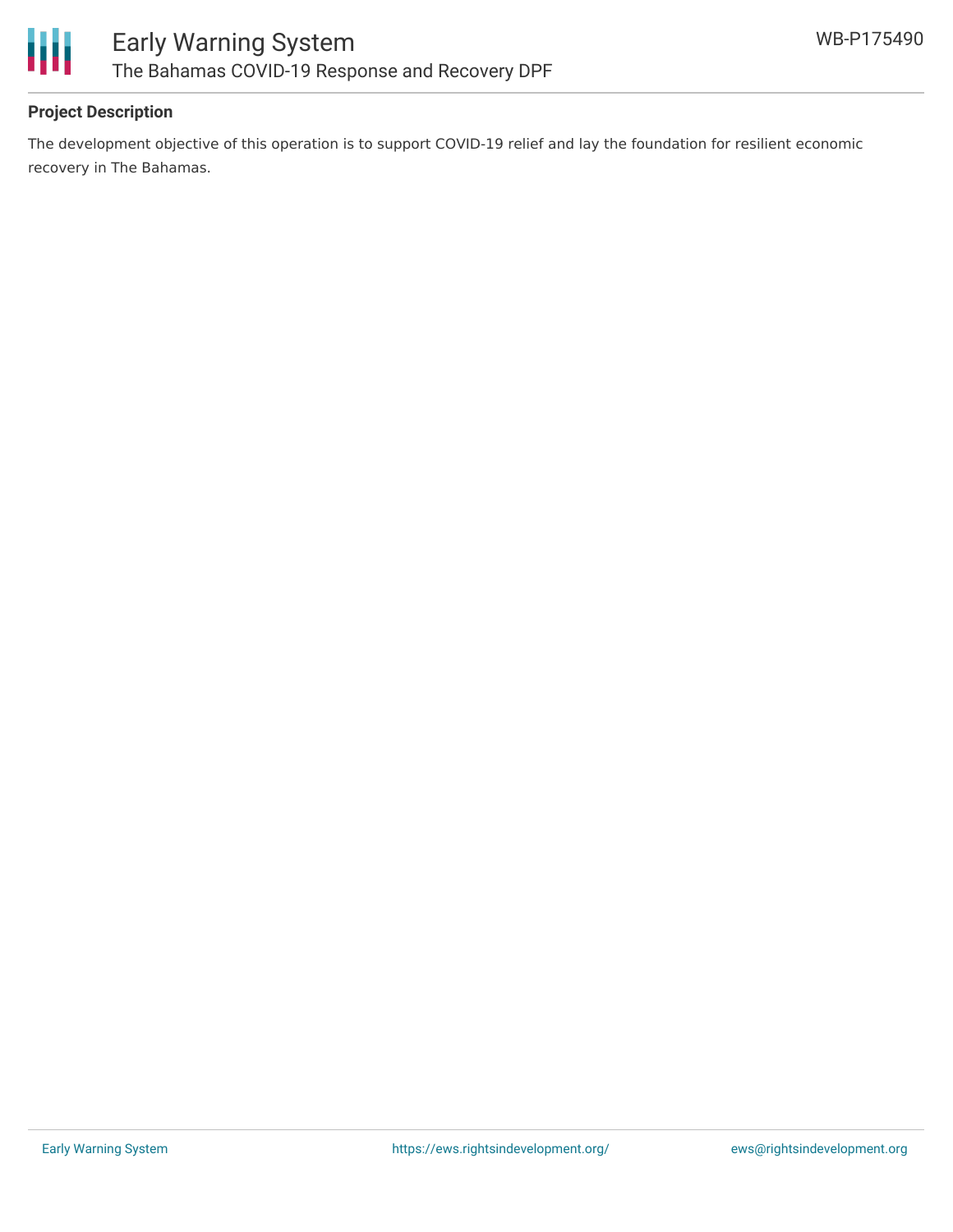

#### **Investment Description**

World Bank (WB)

The investment type was not available at the moment of the snapshot.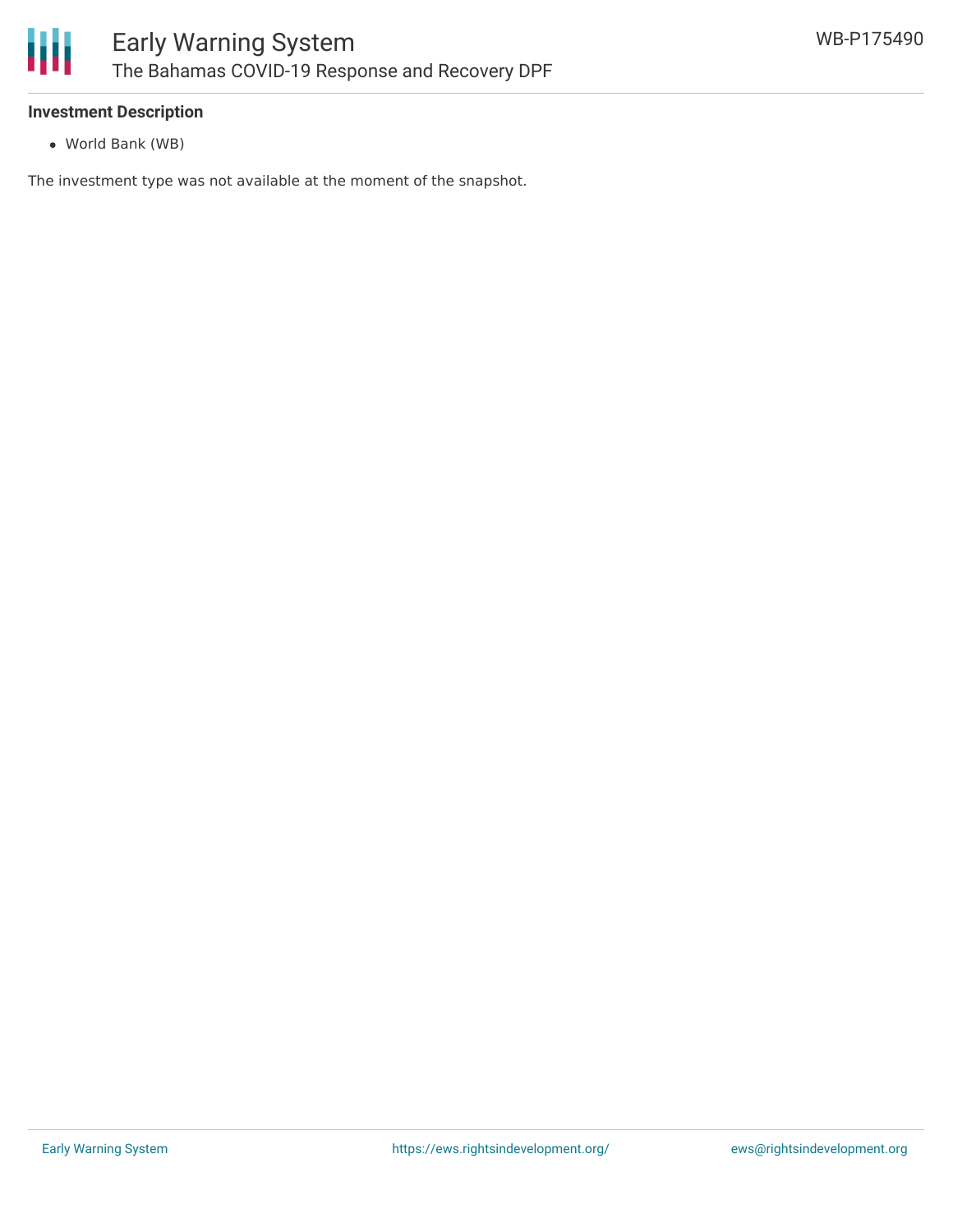

### **Contact Information**

#### ACCESS TO INFORMATION

To submit an information request for project information, you will have to create an account to access the Access to Information request form. You can learn more about this process at: https://www.worldbank.org/en/access-toinformation/request-submission

#### ACCOUNTABILITY MECHANISM OF THE WORLD BANK

The World Bank Inspection Panel is the independent complaint mechanism and fact-finding body for people who believe they are likely to be, or have been, adversely affected by a World Bank-financed project. If you submit a complaint to the Inspection Panel, they may investigate to assess whether the World Bank is following its own policies and procedures for preventing harm to people or the environment. You can contact the Inspection Panel or submit a complaint by emailing ipanel@worldbank.org. Information on how to file a complaint and a complaint request form are available at: https://www.inspectionpanel.org/how-tofile-complaint